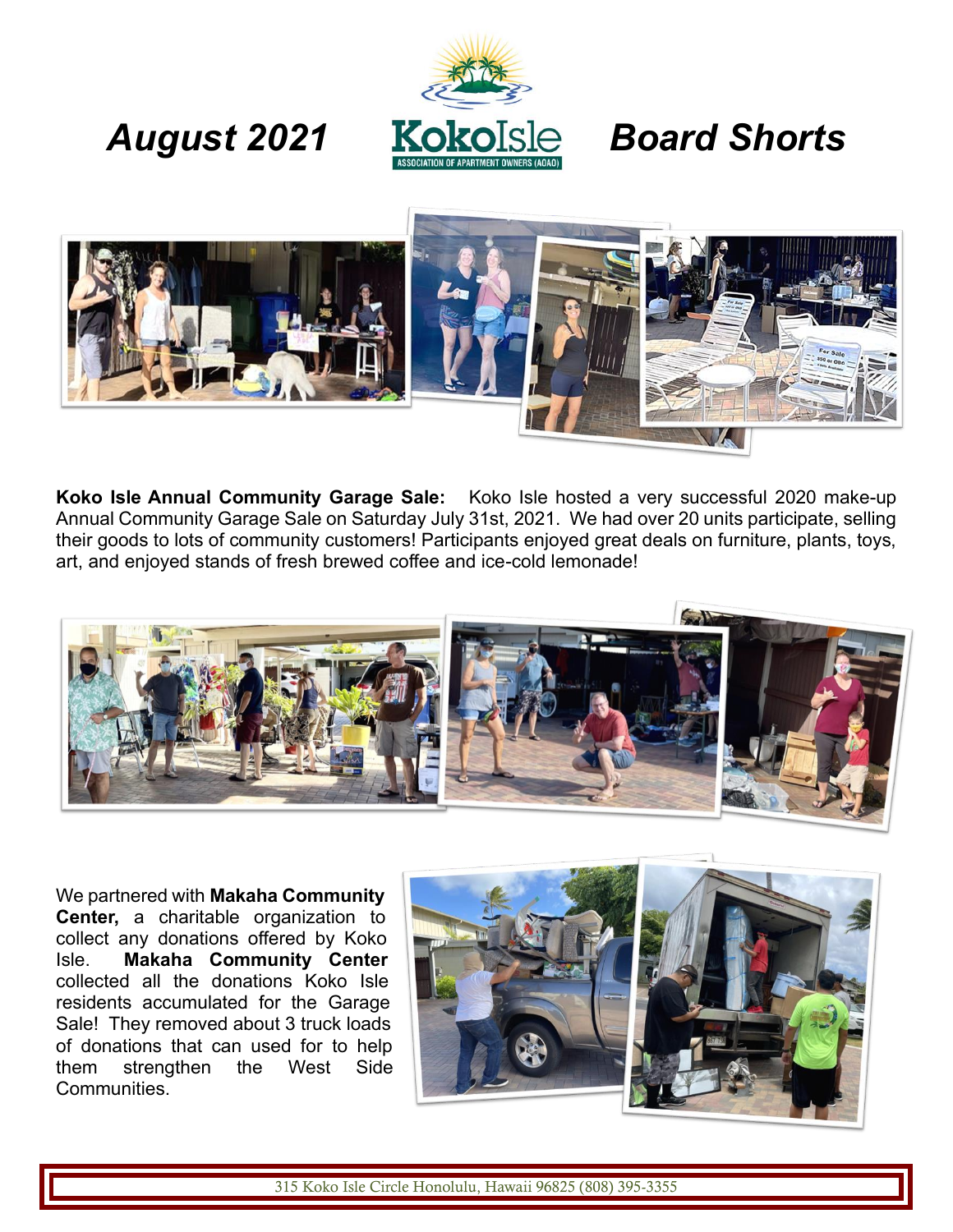### **Community Reminders:**

### **NOTICE OF CHANGE TO LAWS RELATING TO SHORT TERM RENTALS**

On June 21st, 2019, Mayor Kirk Caldwell signed Bill 89 (CD2) now known as Ordinance 19-18 -- New legislation that regulates short term rentals on Oahu. This ordinance also includes significant penalties for illegally operating a short-term rental and for advertising an illegal short-term rental.

To summarize, it is prohibited to advertise short-term vacation rentals for periods of less than thirty (30) days by any means of communications from print to online on booking services such as Airbnb, VRBO or Booking.com or on social media. City & County of Honolulu Ordinance for Administrative Enforcement includes, a fine of \$1,000 to



\$5,000 per day for the initial violation and up to \$10,000 per day for recurring violations. Aligned with this new law and as a reminder, Koko Isle's House Rules also prohibit advertising a Koko Isle unit as a vacation rental or for a rental period of less than thirty (30) days.

For more information on the laws and regulations on Oahu, please review websites for Department of Planning and Permitting, review their FAQ page, or Chapter 21 of Honolulu's Code, the Land Use Ordinance, Bill 89 (CD2), known as Ordinance 19-18.

**Join Koko Isle Community Website FrontSteps:** Koko Isle encourages every unit resident to register with the new Community Website FrontSteps through Hawaiiana. This service-oriented website gives owners the ability to view account balances, make payments, and receive notices and bulletins from the AOAO on Community issues. There is also a FREE App to use on your phone or pad! We have 33 signed up so far!!!

To register for this service, simply fill out an online enrollment request form at ownerenrollment.hmcmgt.com. Once this form is submitted, you will receive an invitation via email to complete the enrollment process. Just follow the link and instructions provided in your email invitation. For additional questions or personalized assistance regarding the owner registration process, please visit www.hmcwebsupport.com. We hope that this service will provide you with an easy and convenient way to access the information you need!

### **Community Amenities:**

**Pool & Club House:** Mayor Rick Blangiardi's office announced effective Wednesday Aug. 25th, 2021, that Honolulu is in a Modified Tier 5 Level of its Pandemic Plan, limiting social gatherings to 10 indoors and 25 outdoors. As a result, Koko Isle AOAO has updated its community amenity restrictions accordingly. In the Club House, you can book an event limited to 25 people. The Swimming Pool is open without reservations, must still sign in for contact-tracing purposes and is limited to 25 people total in the pool area.

### **Swimming Pool:**

The Koko Isle swimming pool was recently closed temporarily for a full day because a resident / guest jumped into the marina then into our pool that created a bacteria outbreak in the pool. The pool was closed and professionally treated. The resident was fined and charged the costs for remediation treatment for the pool.

315 Koko Isle Circle Honolulu, Hawaii 96825 (808) 395-3355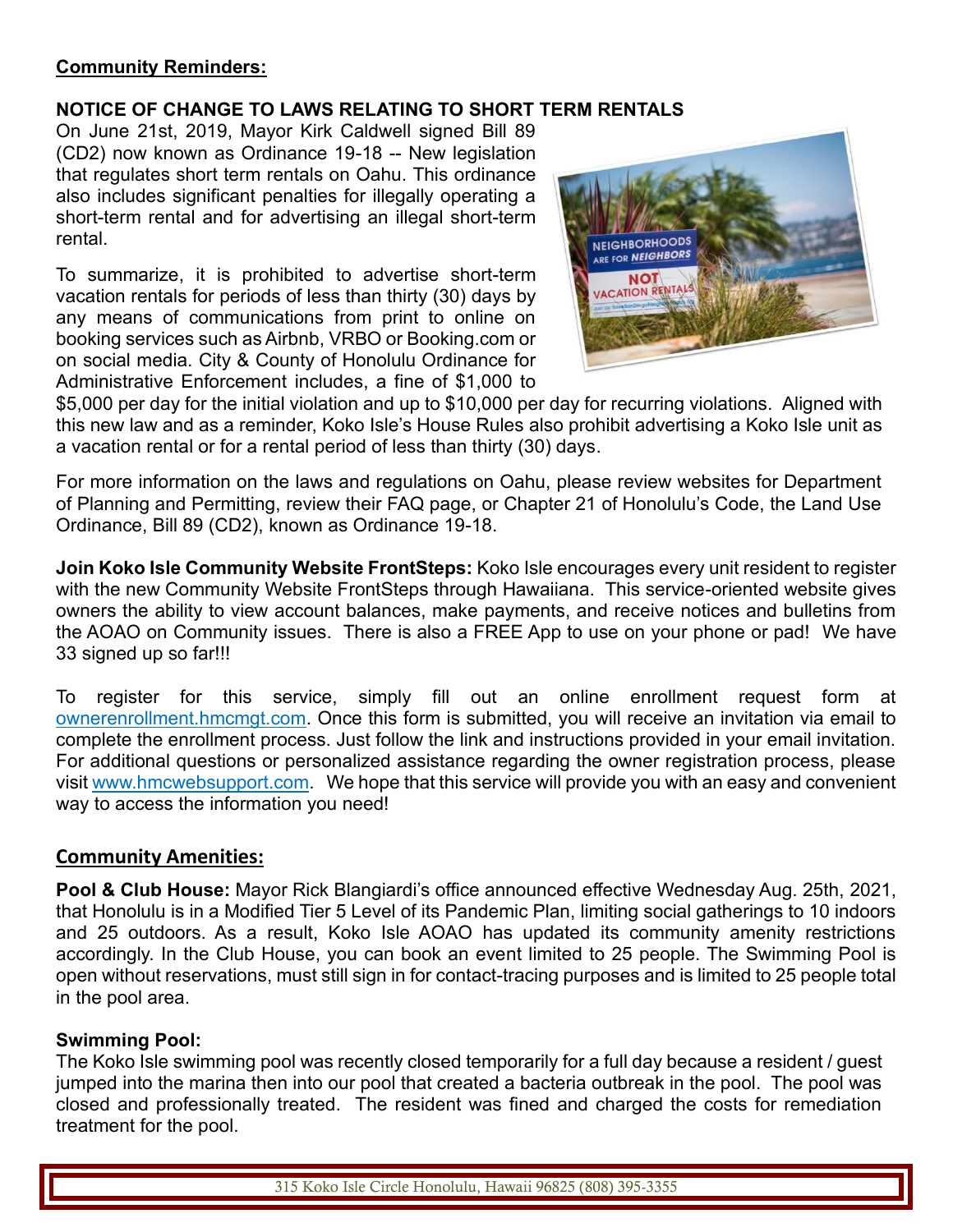**Let's keep our pool clean and safe for everyone:** *Please help us by do these simple things:* 

- 1. Shower before entering the swimming pool.
- 2. Use sunscreen sparingly and remove excess before swimming in the pool. Sunscreen ingredients along with the treatment to remove the sunscreen contribute to clouding the waters.
- 3. Swimming Pool is open to 25 people at one time in the pool area.
- 4. Sign in on the log, this is for contact tracing purposes. There have been residents and guest are **NOT** signing in the pool log. This is very important to all of us, during this pandemic.
- 5. Koko Isle House Rules prohibit entering the marina waters from the seawall.

**Guest and Reserved Parking:** No cars towed, or citations issued in the month of August.

### **COMMUNITY NEWS:**

They are back!! Did You Know the tiny "Kolea", known to the world outside Hawaii as the Pacific Golden Plover, are among the world's mightiest long-distance flyers. They arrive in Hawaii in the early fall and stay through the end of April. Each year, our Kolea fly over 3,000 miles from their nesting grounds in the artic to winter in Hawaii and other Pacific Islands. Kolea return to and vigorously defend the same spot in both their summer and winter grounds, an extreme example of what ornithologists call "site faithfulness."





Many make Koko Isle their winter home and return here annually. Their return flight to Alaska, Siberia, and other artic destinations is synchronized to within a few days of April 25.

The bird's Hawaiian name, kolea, a phonetic imitation of its keening flight call, has come to mean "one who takes and leaves." Ai no ke kolea a momona hoi i Kahiki! goes one Hawaiian proverb: The kolea eats until he is fat, and then returns to the land from which he came.

**Approved Koko Isle Board Meeting Minutes:** Available in Resident Manager's Office.

### **Up Coming Events:**

**Koko Isle Board Meeting:** Tuesday August 31<sup>st</sup>, 2021 6:00pm via Zoom Meeting **Labor Day:** Monday September 6, 2021, – Koko Isle Office Will be Closed **Next Koko Isle Board Meeting: Monday October 4th, 2021 (via ZoomTBD)** 

Distributed 8/30/2021

315 Koko Isle Circle Honolulu, Hawaii 96825 (808) 395-3355